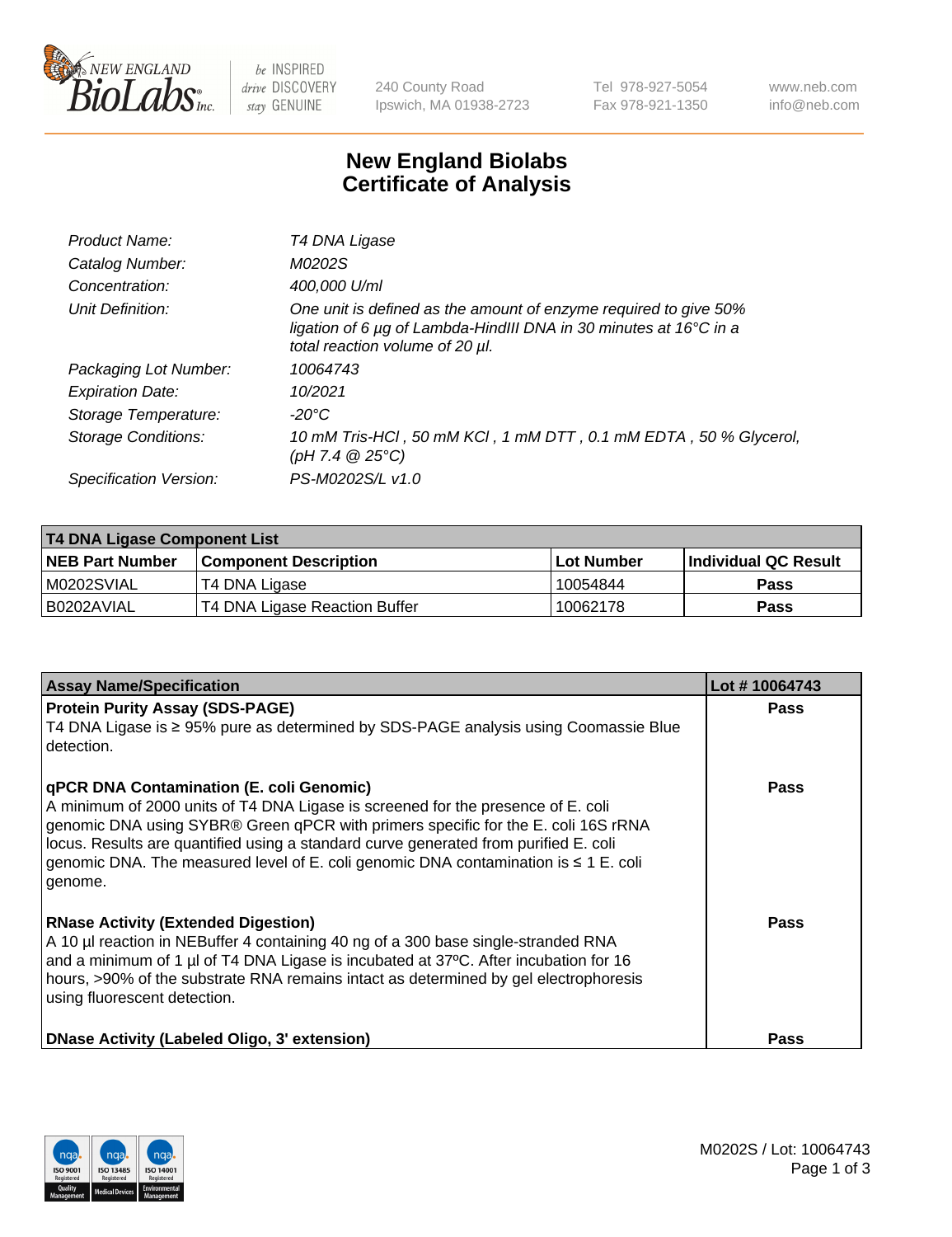

be INSPIRED drive DISCOVERY stay GENUINE

240 County Road Ipswich, MA 01938-2723 Tel 978-927-5054 Fax 978-921-1350

www.neb.com info@neb.com

| <b>Assay Name/Specification</b>                                                                                                                                                                                                                                                                                                                                                                                    | Lot #10064743 |
|--------------------------------------------------------------------------------------------------------------------------------------------------------------------------------------------------------------------------------------------------------------------------------------------------------------------------------------------------------------------------------------------------------------------|---------------|
| A 50 µl reaction in CutSmart® Buffer containing a 20 nM solution of a fluorescent<br>labeled double-stranded oligonucleotide containing a 3' extension and a minimum of<br>10,000 units of T4 DNA Ligase incubated for 16 hours at 37°C yields <5% degradation<br>as determined by capillary electrophoresis.                                                                                                      |               |
| <b>DNase Activity (Labeled Oligo, 5' extension)</b><br>A 50 µl reaction in CutSmart® Buffer containing a 20 nM solution of a fluorescent<br>labeled double-stranded oligonucleotide containing a 5' extension and a minimum of<br>10,000 units of T4 DNA Ligase incubated for 16 hours at 37°C yields <5% degradation<br>as determined by capillary electrophoresis.                                               | Pass          |
| Double Stranded DNase Activity (Labeled Oligo)<br>A 50 µl reaction in CutSmart® Buffer containing a 20 nM solution of a fluorescent<br>labeled double-stranded oligonucleotide containing a blunt end and a minimum of<br>10,000 units of T4 DNA Ligase incubated for 16 hours at 37°C yields <5% degradation<br>as determined by capillary electrophoresis.                                                       | Pass          |
| <b>Endonuclease Activity (Nicking)</b><br>A 50 µl reaction in NEBuffer 1 containing 1 µg of supercoiled PhiX174 DNA and a<br>minimum of 2000 units of T4 DNA Ligase incubated for 4 hours at 37°C results in <10%<br>conversion to the nicked form as determined by agarose gel electrophoresis.                                                                                                                   | <b>Pass</b>   |
| <b>Ligation and Recutting (Terminal Integrity, Digested DNA)</b><br>A 20 µl reaction in 1X T4 DNA Ligase Reaction Buffer containing 2 µg of Lambda<br>DNA-HindIII Digest and a minimum of 4000 units of T4 DNA Ligase incubated for 16<br>hours at 37°C results in >95% ligation of the DNA fragments as determined by agarose<br>gel electrophoresis. Of these ligated fragments, >95% can be recut with HindIII. | <b>Pass</b>   |
| <b>Single Stranded DNase Activity (FAM-Labeled Oligo)</b><br>A 50 µl reaction in CutSmart® Buffer containing a 20 nM solution of a fluorescent<br>internal labeled oligonucleotide and a minimum of 10,000 units of T4 DNA Ligase<br>incubated for 16 hours at 37°C yields <5% degradation as determined by capillary<br>electrophoresis.                                                                          | Pass          |
| <b>Exonuclease Activity (Radioactivity Release)</b><br>A 50 µl reaction in NEBuffer 1 containing 1 µg of a mixture of single and<br>double-stranded [3H] E. coli DNA and a minimum of 2000 units of T4 DNA Ligase<br>incubated for 4 hours at 37°C releases <0.1% of the total radioactivity.                                                                                                                      | <b>Pass</b>   |
| <b>Non-Specific DNase Activity (16 Hour)</b><br>A 50 µl reaction in NEBuffer 1 containing 1 µg of CIP-treated Lambda-HindIII DNA and<br>a minimum of 2000 units of T4 DNA Ligase incubated for 16 hours at 37°C results in a<br>DNA pattern free of detectable nuclease degradation as determined by agarose gel                                                                                                   | Pass          |